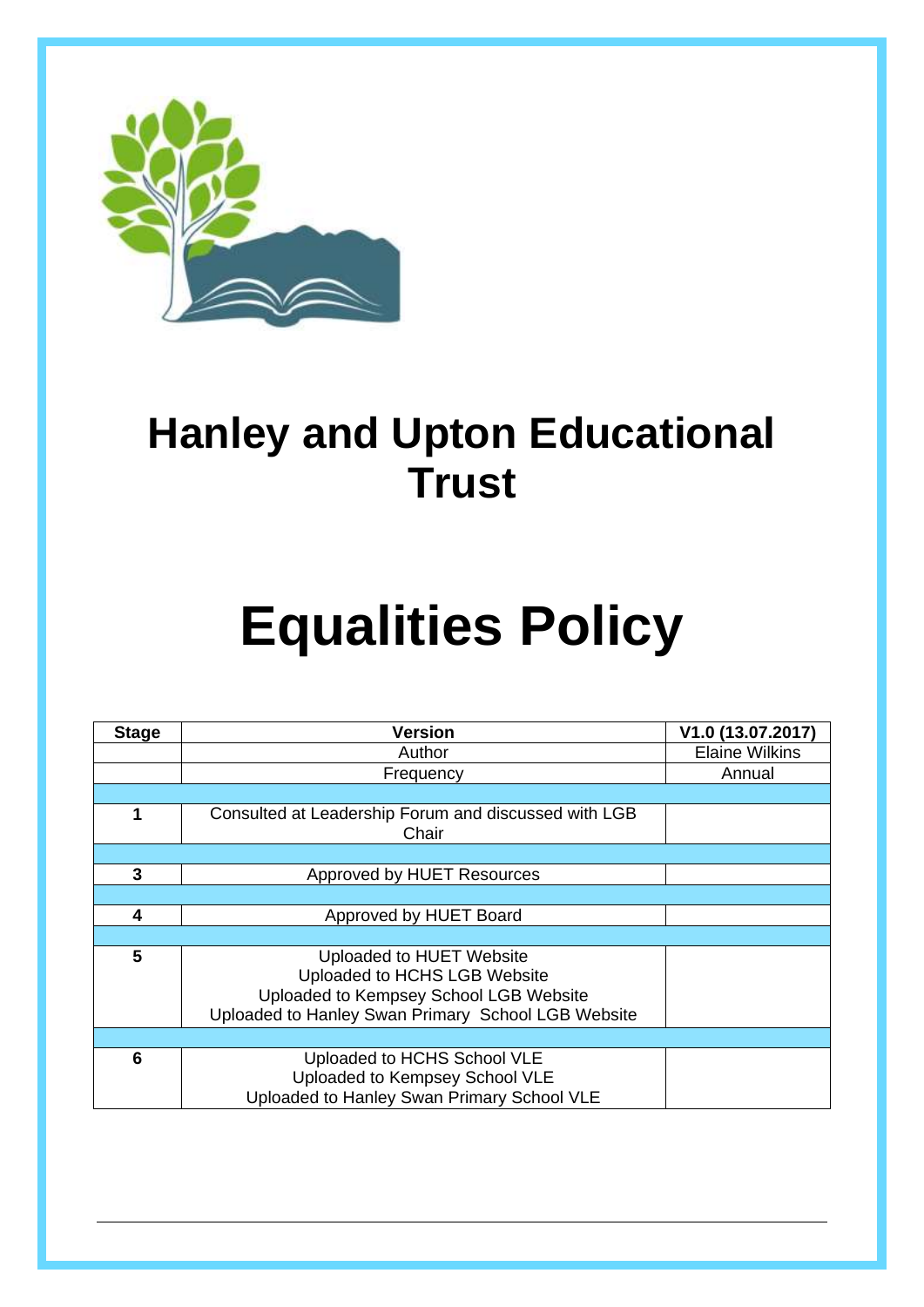#### **Contents:**

- 1. Summary of legal duties and responsibilities
- 2. Policy Aims
- 3. Policy statement
- 4. Equality objective 1 promoting equal opportunities for staff
- 5. Equality objective 2 eliminating illegal discrimination and inequality in relation to the protected characteristics, including racial discrimination and inequality
- 6. Equality objective 3 eliminating discrimination and inequality of opportunity in relation to disability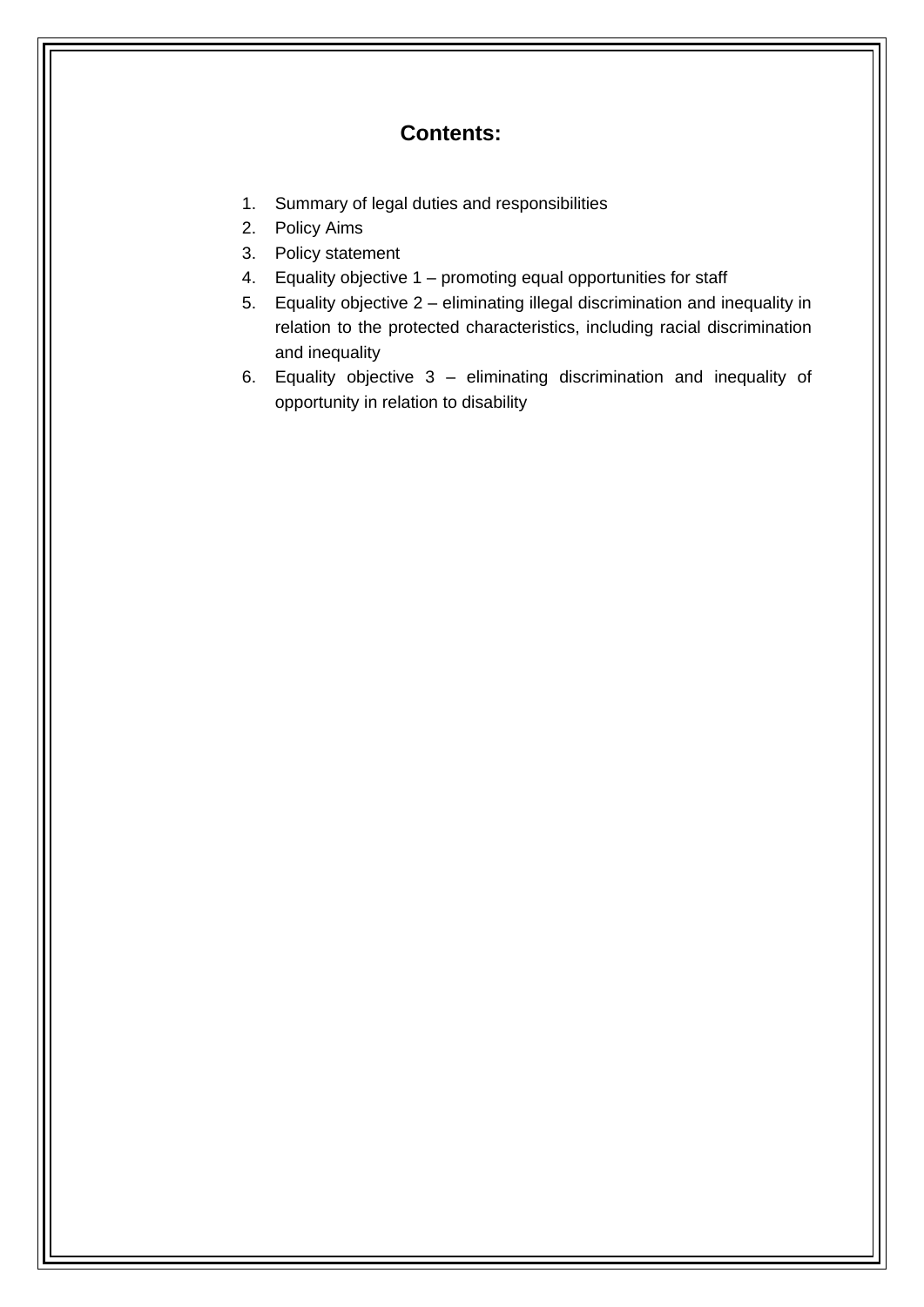#### **1. Summary of legal duties and responsibilities**

- 1.1 The Equality Act 2010 (the Act) replaced the previous anti-discrimination laws with a single Act. It simplified the law, removing inconsistencies and making it easier for people to understand and comply with it. It also strengthened the law in important ways, to help tackle discrimination and inequality.
- 1.2 The Public Sector Equality Duty came into force on 5 April 2011. The Equality Duty ensures that all public bodies play their part in making society fairer by tackling discrimination and providing equality of opportunity for all.
- 1.3 The Equality Duty is a duty on public bodies and others carrying out public functions. It ensures that public bodies consider the needs of all individuals in their day to day work – in shaping policy, in delivering services, in relation to their own employees and to the wider community.
- 1.4 The new Equality Duty replaces the three previous public sector equality duties – for race, disability and gender. The new Equality Duty covers the following protected characteristics:
	- Age
	- Disability
	- Gender reassignment
	- Pregnancy and maternity
	- Race this includes ethnic or national origins, colour or nationality
	- Religion or belief this includes lack of belief
	- Sex
	- Sexual orientation

It also applies to marriage and civil partnership, but only in respect of the requirement to have due regard to the need to eliminate discrimination.

- 1.5 The Equality Duty has three aims. It requires public bodies to have due regard to the need to:
	- Eliminate unlawful discrimination, harassment, victimisation and any other conduct prohibited by the Act;
	- Advance equality of opportunity between people who share a protected characteristic and people who do not share it; and
	- Foster good relations between people who share a protected characteristic and people who do not share it.
- 1.6 Having due regard means consciously thinking about the three aims of the Equality Duty as part of the process of decision-making. This means that consideration of equality issues must influence the decisions reached by public bodies – such as in how they act as employers; how they develop, evaluate and review policy; how they design, deliver and evaluate services, and how they commission and procure from others.
- 1.7 The Equality Duty also explicitly recognises that disabled people's needs may be different from those of non-disabled people. Public bodies should therefore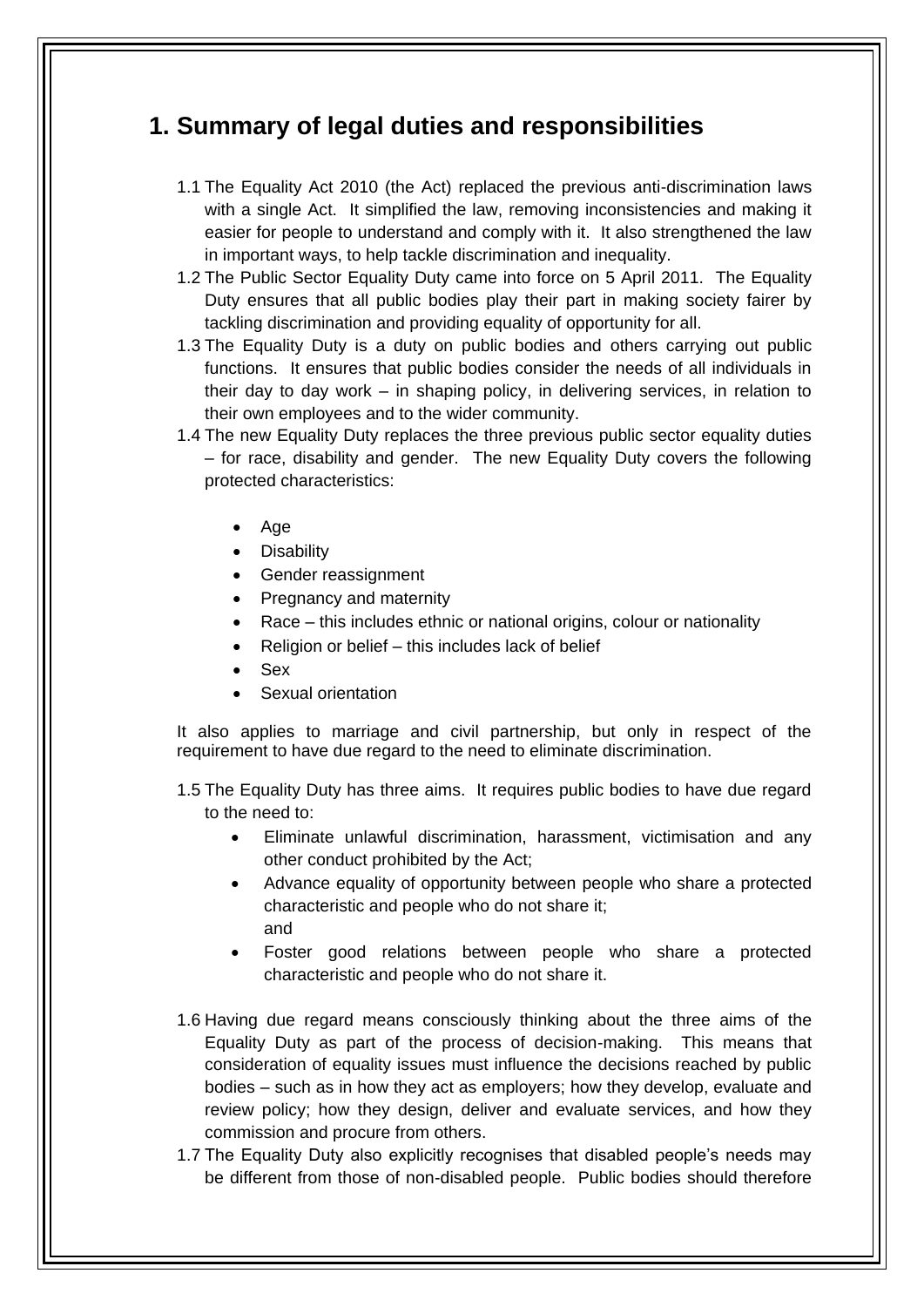take account of disabled people's impairments when making decisions about policies or services. This might mean making reasonable adjustments or treating disabled people better than non-disabled people in order to meet their needs.

- 1.8 Public bodies are responsible for ensuring that any third parties which exercise functions on their behalf are capable of complying with the Equality Duty, are required to comply with it, and that they do so in practice. It is a duty that cannot be delegated.
- 1.9 The law also requires all public organisation, including MATs and their schools, to publish:
	- Annually updated information to show how they are complying with the public sector equality duty;
	- The MAT's equality objectives (which should be updated every four years);
	- Details should include how discrimination is being eliminated, how equality is being improved, as well as the way in which affected people and pupils are involved and consulted.

#### **2. Policy Aims**

- 2.1 The Hanley and Upton Educational Trust (HUET) is committed to eliminating discrimination against any member or prospective member of the HUET community on the grounds of age, disability, gender reassignment, pregnancy and maternity, race, religion or belief, sex and sexual orientation.
- 2.2 The HUET embraces a broad range of individuals and groups whose varied backgrounds, experiences, lifestyles, languages and cultures enrich all our lives and educational processes. We are committed to promoting the benefits of such diversity and to challenge and eradicate practices that are prejudicial and discriminatory, and which contribute to inequality on the grounds of ethnicity, gender, religion, sexual orientation, social circumstances, ability and disability.
- 2.3 It is the responsibility of all members of the HUET community teaching and support staff, parents/carers, pupils and the governing body – to uphold these aims and to ensure that strategies are put into place to ensure that they are achieved.

#### **3. Policy statement**

3.1 The HUET strives to ensure that the culture and ethos of its schools are such that, whatever the heritage, origins or characteristics of members of the school community, everyone is equally valued and treats one another with respect. These values are actively promoted through our admissions policies, our curriculums and through all the activities, support and provision that the schools offer.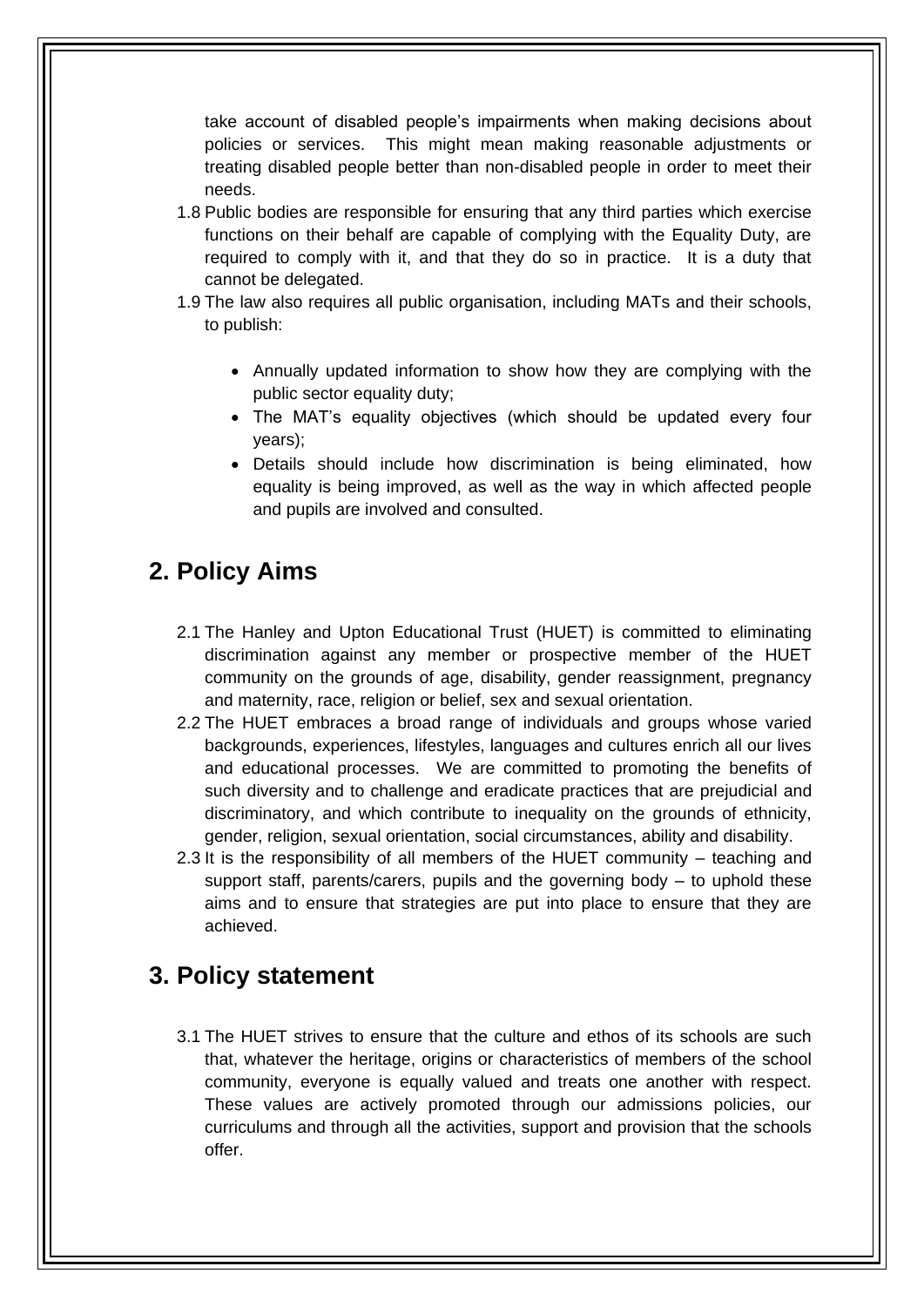- 3.2 In practice, this means that the HUET and its schools must have 'due regard' to eliminating unlawful discrimination, advancing equality of opportunity and fostering good relations in all their conduct, including:
	- (a) Monitoring, reviewing and evaluating policies and systems
	- (b) Behaviour, discipline and exclusions
	- (c) Personal development and pastoral care
	- (d) Teaching, learning and assessment
	- (e) Admissions and attendance
	- (f) The curriculum
	- (g) Staff recruitment and professional development
	- (h) Partnerships with parents, governors and communities
- 3.3 The importance of promoting equality in terms of tackling discrimination, advancing equality of opportunity and fostering good relations are recognised in the HUET accessibility plan and equalities action plans, both of which incorporate the HUET's equality objectives.

#### **4. Equality Objective 1 – promoting equal opportunities for staff**

- 4.1 Equality objective 1 is to eliminate discrimination and harassment in our employment practice and actively promote equality across all groups within the workforce.
- 4.2 Equality aspects relating to race, religion or belief, gender, disability, gender reassignment, sexual orientation, pregnancy and maternity and age are considered where appropriate when making appointments, changing staffing structure or allocating responsibilities, to ensure decisions are not discriminatory.
- 4.3 Actions to ensure this commitment is met include:
	- Monitoring of recruitment and retention including bullying and harassment of staff;
	- Continued professional development opportunities for staff;
	- Pay is relative to experience and responsibility, not to gender or sexual orientation.
- 4.4 We understand that in some circumstances it may be appropriate to treat groups of adults in the workforce differently, if that action is aimed at overcoming previous, current or possible future disadvantage.
- 4.5 The HUET has a duty to identify and address incidents of discrimination which contribute to inequality.
- 4.6 Examples of incidents of discrimination may include:
	- Derogatory name calling, insults, jokes and language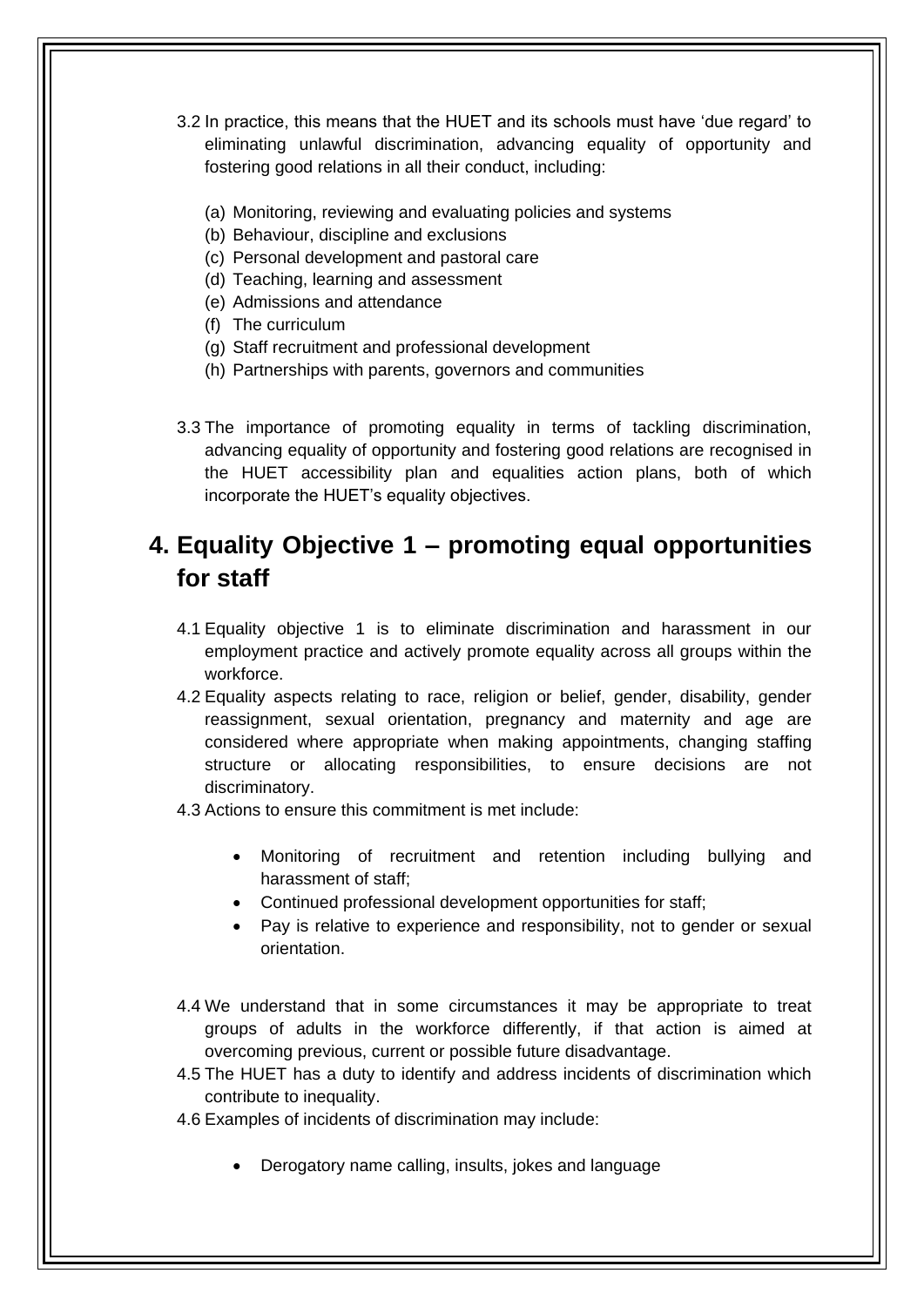- Refusal to co-operate with others for reasons related to a protected characteristic
- Discriminatory comments or graffiti
- Written abuse
- Incitement of others to act in a discriminatory way
- The use of literature, the internet or other technology to communicate any of the above
- The impact of a school system or policy which is discriminatory towards persons with protected characteristics
- 4.7 No incident which is or appears to be discriminatory should go unchallenged, and every member of staff within the HUET has a responsibility to respond appropriately.
- 4.8 The action taken will depend on the incident, whether the perpetrator is a pupil, member of staff, family member, visitor or other member of the HUET community.
- 4.9 Harassment or abuse from any pupil towards members of staff will not be tolerated and will be dealt with as a serious breach of academies' behaviour management policies. Disciplinary action will be taken as appropriate.
- 4.10 Harassment or abuse from any member of staff towards a student, family member or a colleague will not be tolerated and will be dealt with as a serious breach of the school's code of conduct. Disciplinary action will be taken as appropriate.
- 4.11 We recognise that appropriate training and support is necessary for all staff.
- 4.12 Where the perpetrator is employed by an outside company the relevant person at this company must be informed of the behaviour of their employee.

### **5. Equality Objective 2 – eliminating illegal discrimination and inequality in relation to the protected characteristics, including racial discrimination and inequality**

- 5.1 The HUET is happy to embrace a broad range of individuals and groups whose varied backgrounds, experiences, lifestyles, languages and cultures enrich all our lives, our academies, our organisation and wider community.
- 5.2 We are committed to promoting the benefits of such diversity and to challenging and eradicating practices that are prejudicial and discriminatory, and which contribute to inequality on the grounds of ethnicity, colour, gender, religion, sexual orientation, social circumstances, ability and disability.
- 5.3 We fully support the active promotion of fundamental British values, particularly tolerance and the celebration of diversity.
- 5.4 It is the responsibility of all members of the school community teaching and support staff, parents/carers, students, governing body and visitors – to uphold these aims and to ensure that strategies are put into place to ensure that they are achieved.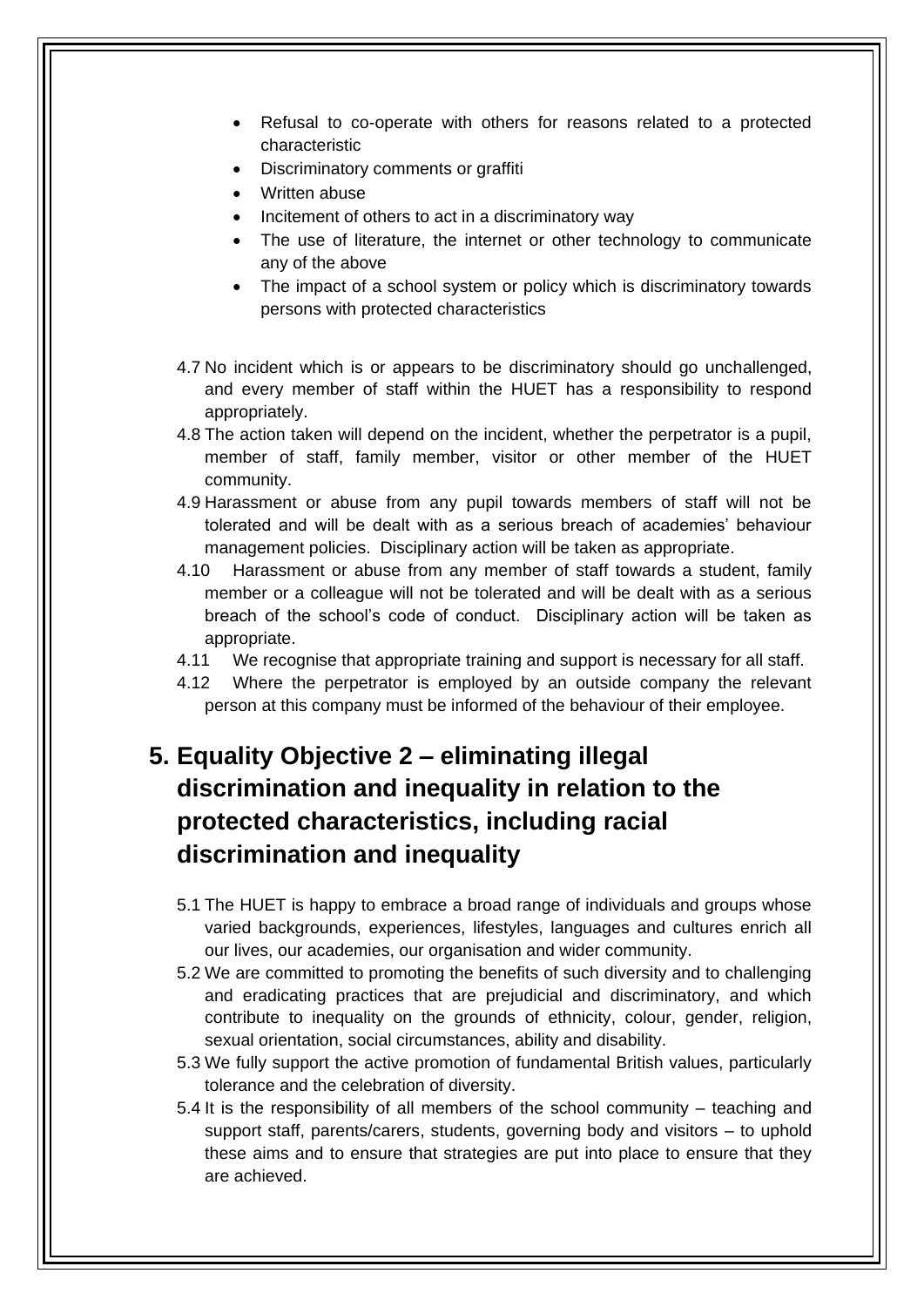- 5.5 Harassment on account of race, gender, disability, sexual orientation or other factor is unacceptable and is not tolerated within the school environment. All staff are expected to deal with discriminatory incidents; know how to identify and challenge prejudice and stereotyping; and support the full range of diverse needs according to pupils' individual circumstances.
- 5.6 Harassment on grounds of race, gender, disability, sexual orientation or other factors, can take many forms including verbal, physical abuse, name calling, exclusion from groups or activities, unwanted looks or comments, jokes or graffiti. A racist incident is defined as "any incident which is perceived to be racist by the victim or any other person".
- 5.7 Types of discriminatory incidents that can occur:
	- Physical assault because of race, gender, disability, sexual orientation or other factors
	- Use of derogatory names, insults or jokes
	- Racist, sexist, or homophobic graffiti
	- Provocative behaviour such as wearing racist, sexist, or homophobic badges or insignia
	- Damage to property
	- Bringing discriminatory material into school, including via the Internet or other technology
	- Verbal abuse of threats
	- Incitement of others to discriminate due to race, gender, disability or sexual orientation
	- Attempts to recruit others to discriminatory organisations or groups
	- Ridicule of an individual
	- Refusal to cooperate with others on groups of race, gender, disability or sexual orientation
	- Using the Internet or other technology to communicate any of the above
- 5.8 Any act of discrimination by or against a pupil, employee, governor or volunteer will be treated with zero tolerance and will be responded to using academies' behaviour management policies (for pupils and/parents) or academies' disciplinary procedures.
- 5.9 It should be made explicit to all involved that any discriminatory behaviour is totally unacceptable.
- 5.10 No incident that is, or appears to be, discriminatory should go unchallenged, and every member of staff has a responsibility to respond appropriately.
- 5.11 The action taken will depend on the incident, whether the perpetrator is known, whether they are a student, member of staff, family member, visitor or other member of the HUET community.
- 5.12 In all cases a member of staff should explain why discriminatory behaviour is unacceptable. Any disciplinary action taken, including any form of exclusion, will be in line with academies' sanctions and procedures.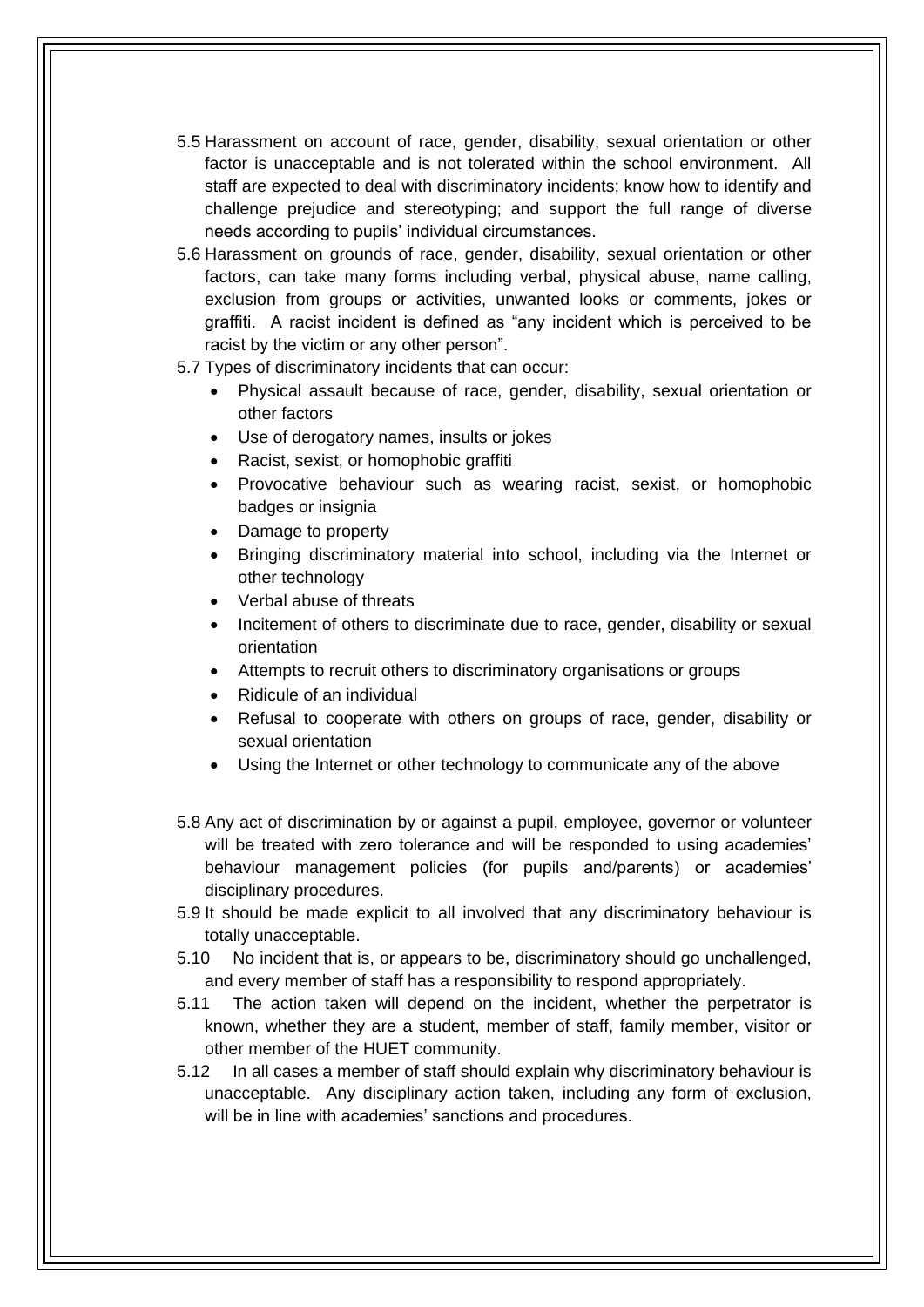- 5.13 The parents or carers of the victim and the perpetrator must be informed of the incident and the outcomes.
- 5.14 Where the perpetrator is a visitor or is unknown, staff should attempt to discuss the matter with them and, if necessary, involve senior staff and/or outside agencies.
- 5.15 The HUET records all discriminatory incidents. Although some incidents may seem minor, it is important to record them as any repeat incident can be treated as having greater importance and be dealt with accordingly. Records are stored in each academy and should be reported to the DSL at Hanley Castle High School on a half-termly basis.
- 5.16 The HUET Board will be informed annually of the number of incidents recorded and action taken, or more frequently in the case of a serious incident.
- 5.17 The pattern and frequency of incidents will be analysed regularly in order to inform future planning.
- 5.18 Any serious racist incident may lead to involvement of appropriate outside agencies, including the police.
- 5.19 When dealing with the victims of discriminatory incidents (particularly racist incidents) involving students or other young people staff should:
	- Listen attentively, reassuring the young person that they are doing the right thing in talking about the incident
	- Remain calm and accept the young person's vocabulary and terminology
	- Remember that confiding in a member of staff often takes courage
	- Acknowledge the feelings of the young person
	- Establish if the incident is part of a pattern
	- Explaining the need to take the matter further and share with others in order to stop further incidents
	- Deal with all incidents sensitively and, in certain cases, protect the victim's identity
	- Always record the incident and pass to the head teacher who is responsible for recording and monitoring discriminatory and supplying the information to the HUET (see above).

#### **6. Equality Objective 3 – eliminating discrimination and inequality of opportunity in relation to disability**

- 6.1 The Disability Discrimination Act (DDA) defines a person with a disability as someone who has 'a physical or mental impairment which has a substantial and long-term adverse effect on his or her ability to carry out normal day-to-day activities':
	- 'physical impairment' includes sensory impairments
	- 'mental impairment' includes learning difficulties and an impairment resulting from or consisting of a mental illness
	- 'substantial' means 'more than minor or trivial'
	- 'long term' is defined as 12 months or more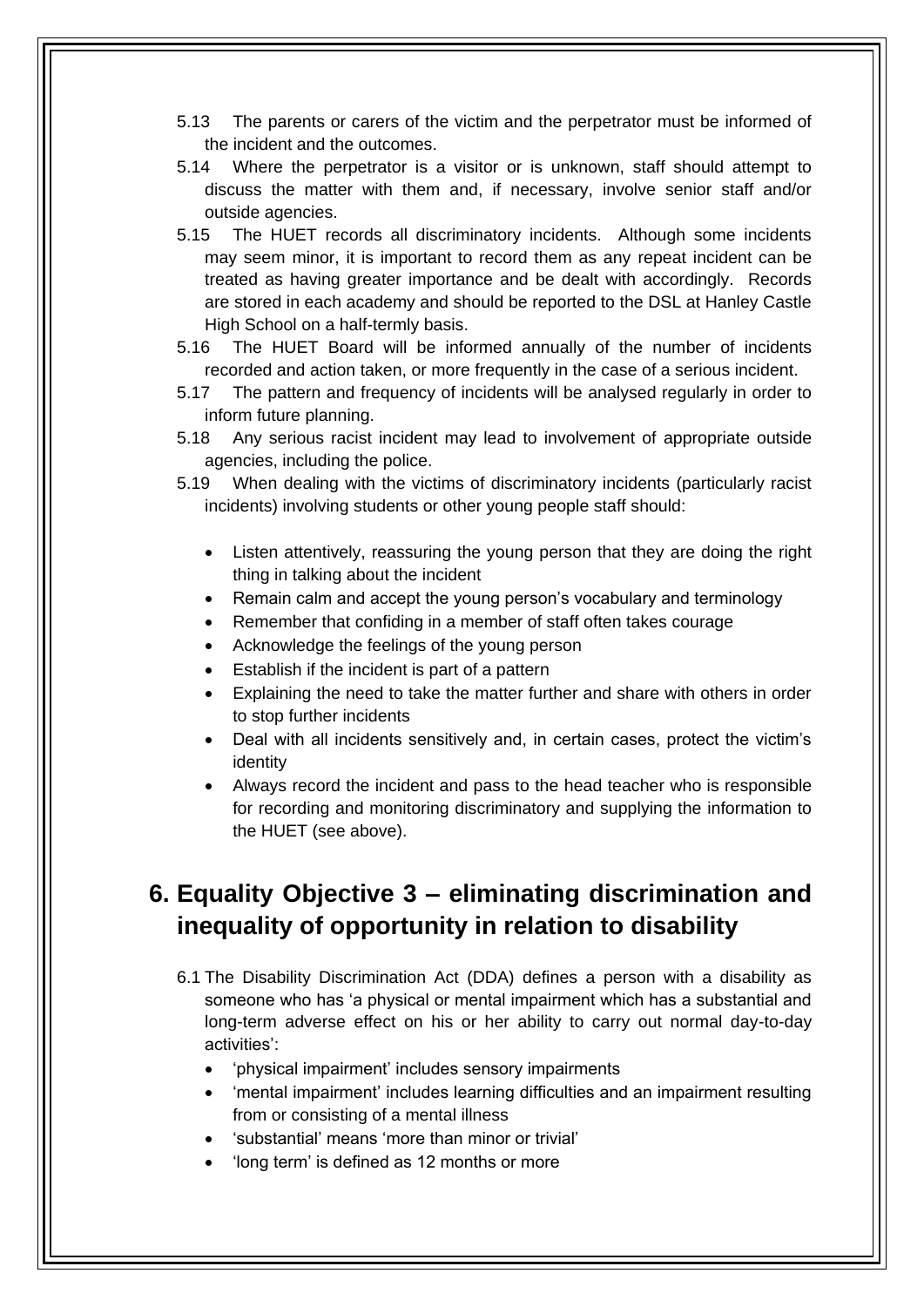- 6.2 The definition includes a wide range of impairments, including hidden impairments such as dyslexia, autism, speech and language impairments and Attention Deficit Hyperactivity Disorder (ADHD). These are all likely to amount to a disability, but only if the effect on the person's ability to carry out normal day-to-day activities is substantial and long-term as defined above.
- 6.3 The Disability Discrimination Act also covers those with:
	- Severe disfigurements
	- Impairments controlled or corrected by the use of medication or prostheses
	- Progressive symptomatic conditions
	- A history of impairment
	- Children under the age of 6 with impairments which, in an older person, would result in that person being covered
- 6.4 Since December 2005 (Disability Amendment Act) persons with HIV, cancer and multiple sclerosis are also covered at the point of diagnosis.
- 6.5 The Disability Discrimination Act does not cover:
	- An addiction to or dependency on nicotine, tobacco or other nonprescribed drugs or substances
	- Seasonal Allergic Rhinitis (hay fever)
	- Certain mental illnesses with anti-social consequences
- 6.6 The definition of disability under the Act is different from the eligibility for special educational needs provision. This means that disabled students may or may not have special educational needs.
- 6.7 The HUET is committed to:
	- Promoting equality of opportunity between disabled people / pupils and others
	- Eliminating discrimination and harassment of disabled people in relation to their disability
	- Encouraging participation in all academy activities and public life by disabled people / pupils
	- Taking all reasonable steps to meet disabled people's / pupil's needs, even if this requires more favourable treatment
- 6.8 It is the responsibility of all members of the school community teaching and support staff, parents/carers, pupils and the governing body – to honour these commitments and to put strategies in place to ensure they are achieved.
- 6.9 The HUET strives to ensure that the culture and ethos of its organisation and member academies are such that, whatever the disability of members of the school community, everyone is equally valued and treats one another with respect. These values are actively promoted through our admissions policies, our curriculum and through all activities, support and provision that academies offer.